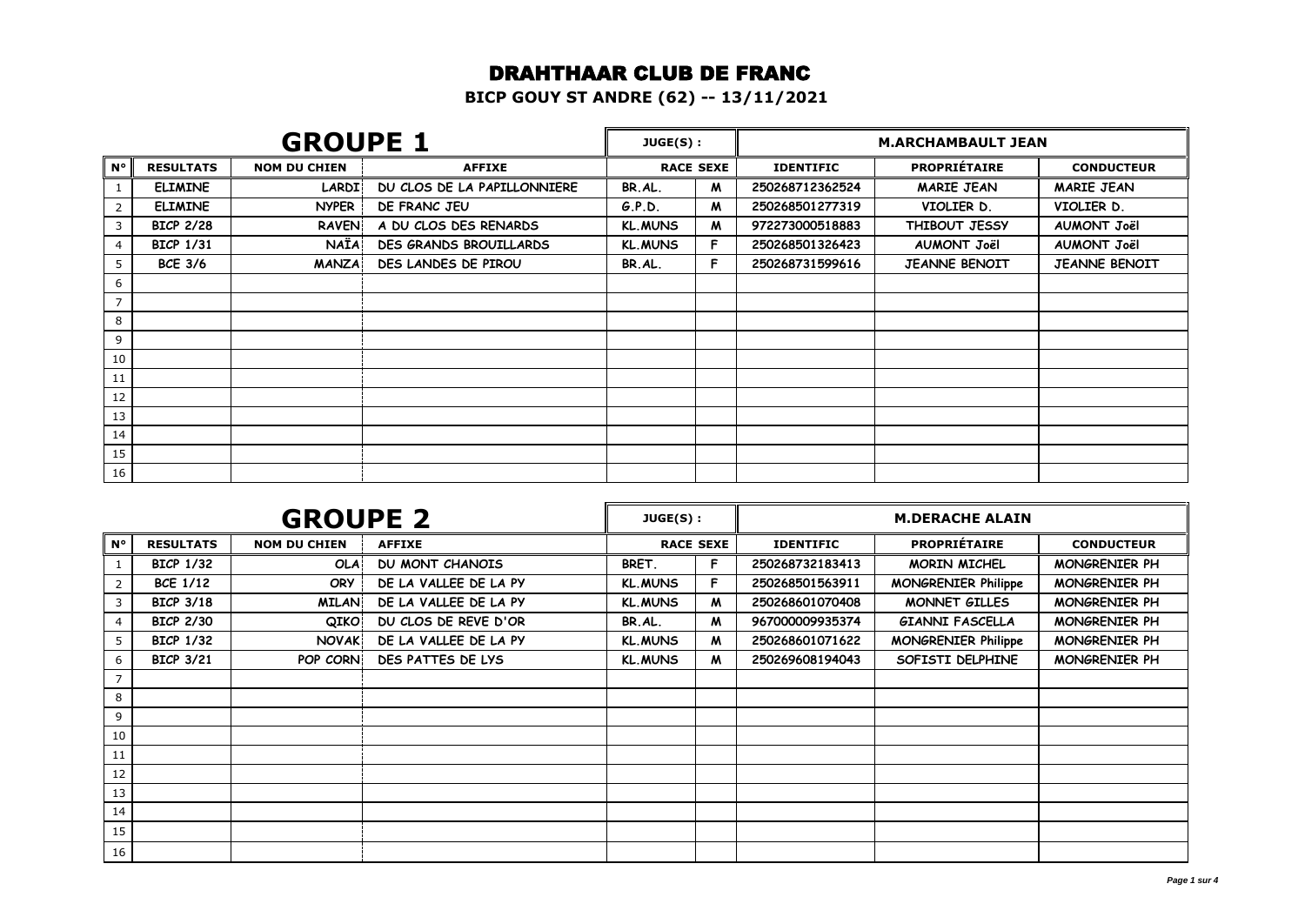| <b>GROUPE 3</b> |                  |                     | $JUGE(S)$ :                |        | <b>M.COPIATTI --Assessorat M.TRUCIOS PASCAL</b> |                  |                      |                           |
|-----------------|------------------|---------------------|----------------------------|--------|-------------------------------------------------|------------------|----------------------|---------------------------|
| $N^{\circ}$     | <b>RESULTATS</b> | <b>NOM DU CHIEN</b> | <b>AFFIXE</b>              |        | <b>RACE SEXE</b>                                | <b>IDENTIFIC</b> | <b>PROPRIÉTAIRE</b>  | <b>CONDUCTEUR</b>         |
|                 | <b>BICP 3/26</b> | <b>PROSPER</b>      | <b>DU LABRAMOURD'OTHYS</b> | RET.L. | M                                               | 250269811646814  | LEGRAND HERVE        | <b>LEGRAND HERVE</b>      |
| 2               | <b>BICP 3/27</b> | <b>PETRUS</b>       | DES MONTS DE BLOND         | RET.L. | M                                               | 250268501680506  | LAUR GRANDAME SYLVIE | <b>LAUR GRANDAME S</b>    |
| 3               | <b>ELIMINE</b>   | <b>OBBY</b>         | DE PIQUE TALOSSE           | EP.FR. | M                                               | 250268712705748  | <b>BRUYER Cécile</b> | <b>BRUYER Cécile</b>      |
| 4               | <b>BICP 3/23</b> | <b>PRINCE</b>       | DE GRENOBLE                | DRA.   | M                                               | 250269608382566  | DELSAUX Christophe   | <b>DELSAUX Christophe</b> |
| 5               | <b>ELIMINE</b>   | <b>ANNEE</b>        | DE GRENOBLE                | DRA.   | F                                               | 276093420227925  | DELSAUX Christophe   | <b>DELSAUX Christophe</b> |
| 6               | <b>ELIMINE</b>   | <b>ORKA</b>         | DU PAVE DE L'EPAUX         | DRA.   | F.                                              | 250268712778095  | <b>NOE Mathieu</b>   | <b>NOE Mathieu</b>        |
|                 |                  |                     |                            |        |                                                 |                  |                      |                           |
| 8               |                  |                     |                            |        |                                                 |                  |                      |                           |
| 9               |                  |                     |                            |        |                                                 |                  |                      |                           |
| 10              |                  |                     |                            |        |                                                 |                  |                      |                           |
| 11              |                  |                     |                            |        |                                                 |                  |                      |                           |
| 12              |                  |                     |                            |        |                                                 |                  |                      |                           |
| 13              |                  |                     |                            |        |                                                 |                  |                      |                           |
| 14              |                  |                     |                            |        |                                                 |                  |                      |                           |
| 15              |                  |                     |                            |        |                                                 |                  |                      |                           |
| 16              |                  |                     |                            |        |                                                 |                  |                      |                           |

| <b>GROUPE 4</b> |                  |                     | JUGE(S):                      |                | <b>M.GERLET RENE</b> |                  |                           |                   |
|-----------------|------------------|---------------------|-------------------------------|----------------|----------------------|------------------|---------------------------|-------------------|
| $N^{\circ}$     | <b>RESULTATS</b> | <b>NOM DU CHIEN</b> | <b>AFFIXE</b>                 |                | <b>RACE SEXE</b>     | <b>IDENTIFIC</b> | <b>PROPRIÉTAIRE</b>       | <b>CONDUCTEUR</b> |
|                 | <b>ELIMINE</b>   | <b>IZZIE</b>        | DE L'ETANG DES JONCS          | DRA.           | F.                   | 250268500554949  | LUDMANN JACQUES           | LUDMANN JACQUES   |
| 2               | <b>BICP 1/30</b> | <b>NINJA</b>        | DES COLLINES DE SCY           | DRA.           | M                    | 250268731887269  | LUDMANN JACQUES           | COLLET NICOLAS    |
| 3               | <b>ELIMINE</b>   | <b>PAS COMME</b>    | DU CLOS LA BATAILLE           | BR.AL.         | F.                   | 250269608278837  | <b>SERIS M.JOSE</b>       | COLLET NICOLAS    |
| 4               | <b>BCE 1/12</b>  | O'MALEY             | DES ETOILES DE WOODCOCK       | <b>KL.MUNS</b> | M                    | 250269608062077  | <b>BOTTON Hubert</b>      | COLLET NICOLAS    |
| 5               | <b>ELIMINE</b>   | <b>PASTON</b>       | DES ETOILES DE WOODCOCK       | <b>KL.MUNS</b> | M                    | 250269608405387  | PIERRET JEAN MARIE        | COLLET NICOLAS    |
| 6               | <b>ELIMINE</b>   | <b>PINKY</b>        | DES TERRES DU MOULIN DE MORTA | BR.AL.         | F.                   | 250269608401871  | <b>GASPERINI Jonathan</b> | COLLET NICOLAS    |
| 7               |                  |                     |                               |                |                      |                  |                           |                   |
| 8               |                  |                     |                               |                |                      |                  |                           |                   |
| 9               |                  |                     |                               |                |                      |                  |                           |                   |
| 10              |                  |                     |                               |                |                      |                  |                           |                   |
| 11              |                  |                     |                               |                |                      |                  |                           |                   |
| 12              |                  |                     |                               |                |                      |                  |                           |                   |
| 13              |                  |                     |                               |                |                      |                  |                           |                   |
| 14              |                  |                     |                               |                |                      |                  |                           |                   |
| 15              |                  |                     |                               |                |                      |                  |                           |                   |
| 16              |                  |                     |                               |                |                      |                  |                           |                   |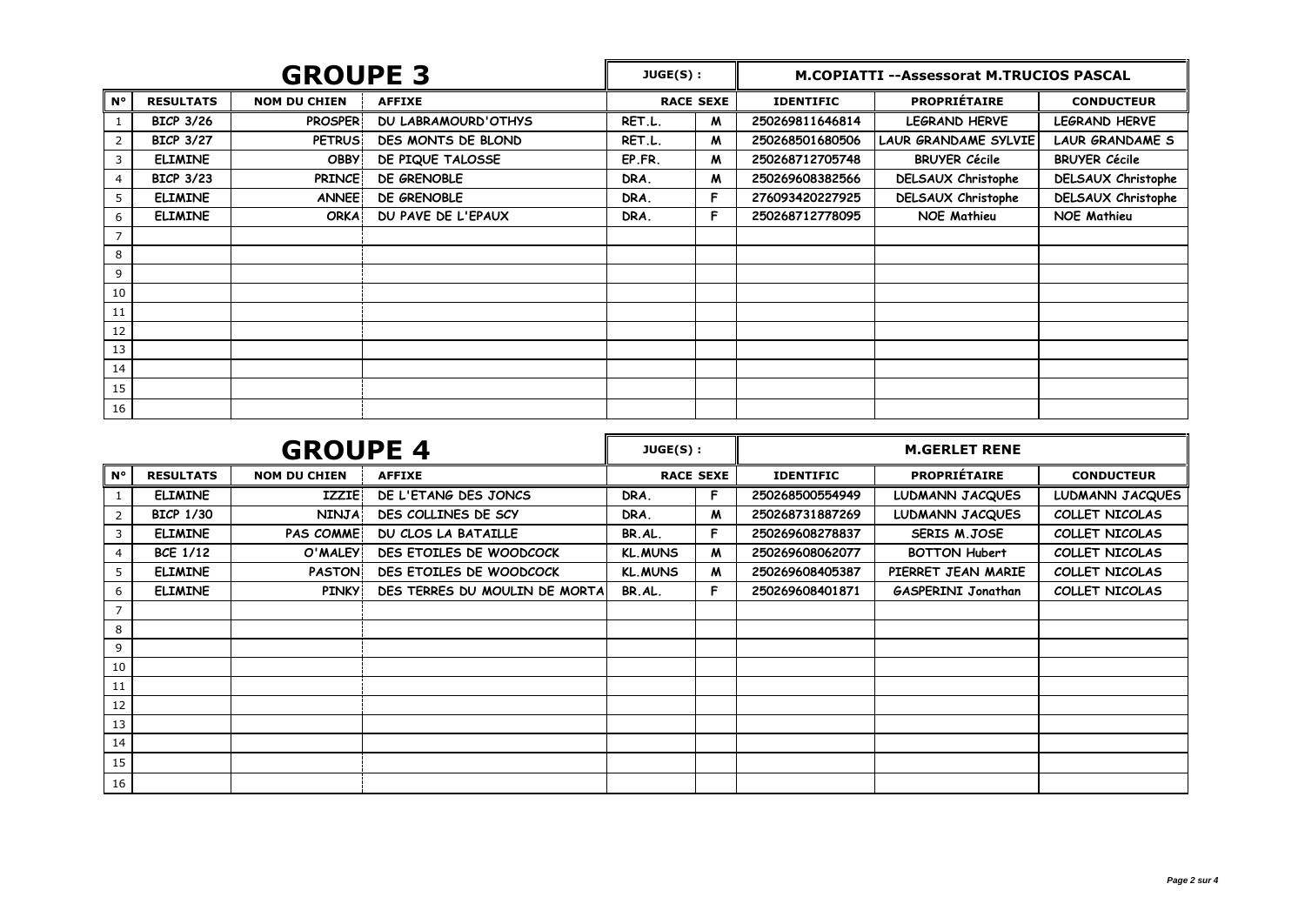|                | <b>GROUPE 5</b>  |                     |                          |                | JUGE(S):         | <b>M.LASSANDRE - EXAMEN : M.COMTE DANIEL</b> |                         |                         |
|----------------|------------------|---------------------|--------------------------|----------------|------------------|----------------------------------------------|-------------------------|-------------------------|
| $N^{\circ}$    | <b>RESULTATS</b> | <b>NOM DU CHIEN</b> | <b>AFFIXE</b>            |                | <b>RACE SEXE</b> | <b>IDENTIFIC</b>                             | <b>PROPRIÉTAIRE</b>     | <b>CONDUCTEUR</b>       |
| 1              | <b>BICP 3/27</b> | ORKAN               | DU CLOS DE LA CHOPINIERE | BR.AL.         | M                | 250268732393795                              | NUYTTEN DIDIER          | NUYTTEN DIDIER          |
| $\overline{2}$ | <b>BICP 2/31</b> | <b>ONDINE</b>       | DE LA RANCHE DU CHENE    | <b>KL.MUNS</b> | F                | 250268732173276                              | <b>MANISSIER MAXIME</b> | <b>BOTTON Hubert</b>    |
| 3              | <b>ELIMINE</b>   | <b>POPIE</b>        | DE LA RANCHE DU CHENE    | <b>KL.MUNS</b> | F                | 250268600274114                              | <b>BOTTON Hubert</b>    | <b>BOTTON Hubert</b>    |
|                | BICP 1 CACIT     | <b>LUTECE</b>       | DES CHEFS DE RANG        | BRET.          | F                | 250268712387749                              | <b>PAYSANT Narcisse</b> | <b>PAYSANT Narcisse</b> |
| 5              | <b>BICP 1/32</b> | <b>PINTA</b>        | DES RIVES DE DOUCELLE    | BR.AU.         | F                | 250268743152991                              | <b>HUGER Pascal</b>     | <b>PAYSANT Narcisse</b> |
| 6              | <b>BICP 3/27</b> | <b>PADLE</b>        | DES CHEFS DE RANG        | BRET.          | M                | 250268712806333                              | <b>PAYSANT Narcisse</b> | PAYSANT Narcisse        |
| $\overline{7}$ |                  |                     |                          |                |                  |                                              |                         |                         |
| 8              |                  |                     |                          |                |                  |                                              |                         |                         |
| 9              |                  |                     |                          |                |                  |                                              |                         |                         |
| 10             |                  |                     |                          |                |                  |                                              |                         |                         |
| 11             |                  |                     |                          |                |                  |                                              |                         |                         |
| 12             |                  |                     |                          |                |                  |                                              |                         |                         |
| 13             |                  |                     |                          |                |                  |                                              |                         |                         |
| 14             |                  |                     |                          |                |                  |                                              |                         |                         |
| 15             |                  |                     |                          |                |                  |                                              |                         |                         |
| 16             |                  |                     |                          |                |                  |                                              |                         |                         |

| <b>GROUPE 6</b> |                  |                     |               | JUGE(S): |                  |                  |                     |                   |
|-----------------|------------------|---------------------|---------------|----------|------------------|------------------|---------------------|-------------------|
| $N^{\circ}$     | <b>RESULTATS</b> | <b>NOM DU CHIEN</b> | <b>AFFIXE</b> |          | <b>RACE SEXE</b> | <b>IDENTIFIC</b> | <b>PROPRIÉTAIRE</b> | <b>CONDUCTEUR</b> |
| <b>T</b>        |                  |                     |               |          |                  |                  |                     |                   |
| $\overline{2}$  |                  |                     |               |          |                  |                  |                     |                   |
| $\overline{3}$  |                  |                     |               |          |                  |                  |                     |                   |
| 4               |                  |                     |               |          |                  |                  |                     |                   |
| 5               |                  |                     |               |          |                  |                  |                     |                   |
| 6               |                  |                     |               |          |                  |                  |                     |                   |
| $\overline{7}$  |                  |                     |               |          |                  |                  |                     |                   |
| 8               |                  |                     |               |          |                  |                  |                     |                   |
| 9               |                  |                     |               |          |                  |                  |                     |                   |
| 10              |                  |                     |               |          |                  |                  |                     |                   |
| 11              |                  |                     |               |          |                  |                  |                     |                   |
| 12              |                  |                     |               |          |                  |                  |                     |                   |
| 13              |                  |                     |               |          |                  |                  |                     |                   |
| 14              |                  |                     |               |          |                  |                  |                     |                   |
| 15              |                  |                     |               |          |                  |                  |                     |                   |
| 16              |                  |                     |               |          |                  |                  |                     |                   |